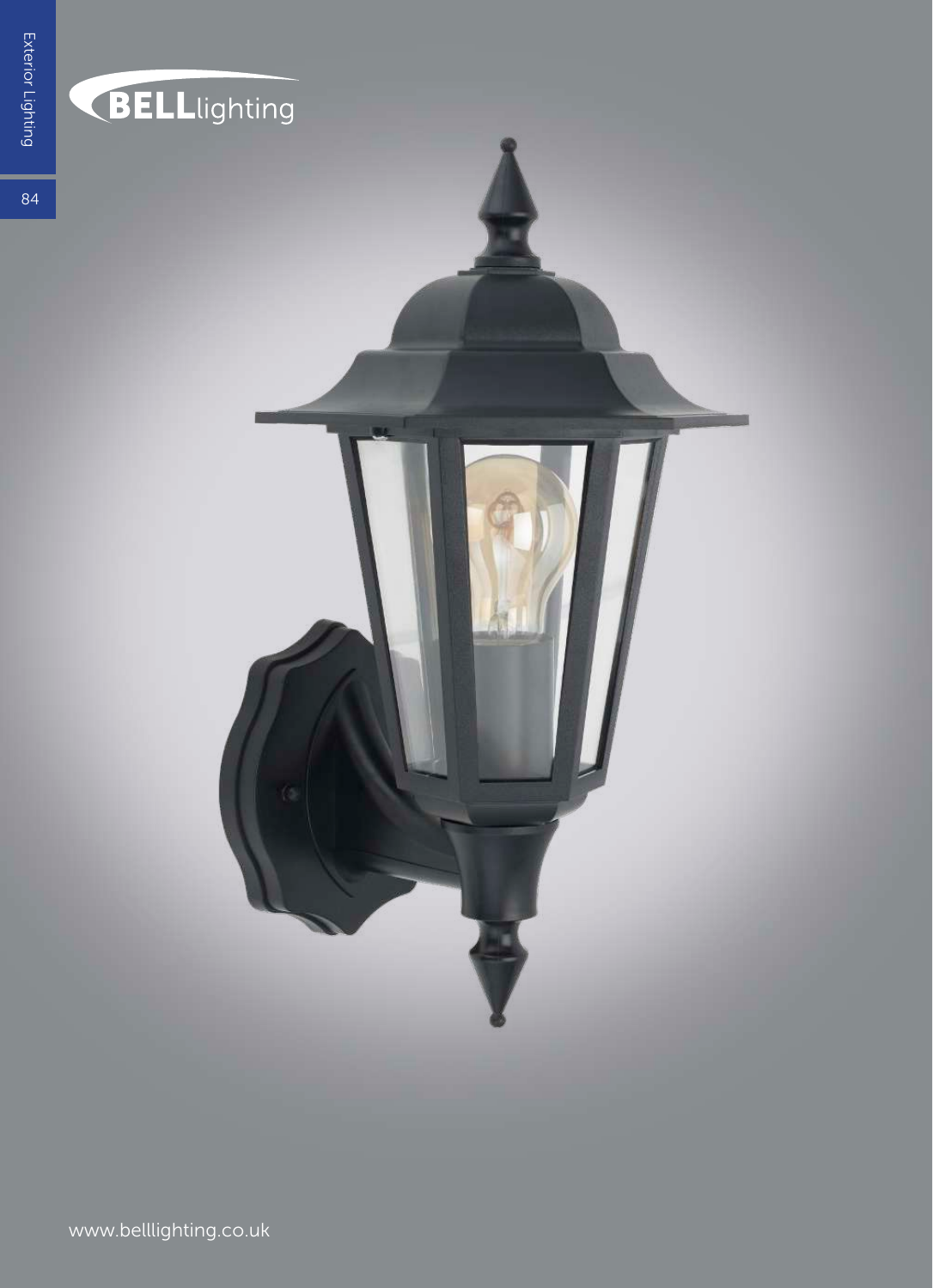

## Vintage Lantern

The Retro Vintage Lantern is manufactured from vandal resistant polycarbonate. Ideal for installation close to doors and entrances to provide a welcoming glow for visitors. Available in PIR and Non PIR versions, use a BELL LED photocell or standard lamp for best performance.

- Clear glazing for use with BELL ES/E27 Vintage and Soft Coil Lamps
- PIR versions available
- Manufactured from vandal resistant polycarbonate
- Tough, weather resistant IP54 construction
- Traditional, elegant designs
- Install close to doorways to optimise illumination for entrance areas
- 90° PIR detection area to minimise nuisance activations (PIR Versions)
- Suitable for coastal areas



## Use with BELL Photocell Vintage and Soft Coil Lamps



LED Technology with the elegance of Incandescent Lamps

- Ideal replacement for Incandescent Lamps
- Creates a welcoming atmosphere
- Smooth dimming on rotary and digital dimming systems
- Quartz Filament on Vintage and Filament lamps
- Amber Glass Coating for decorative vintage look on vintage lamps
- Over 90% Energy Saving compared to incandescent lamps
- Super low energy consumption

## See LED lamps section for further details

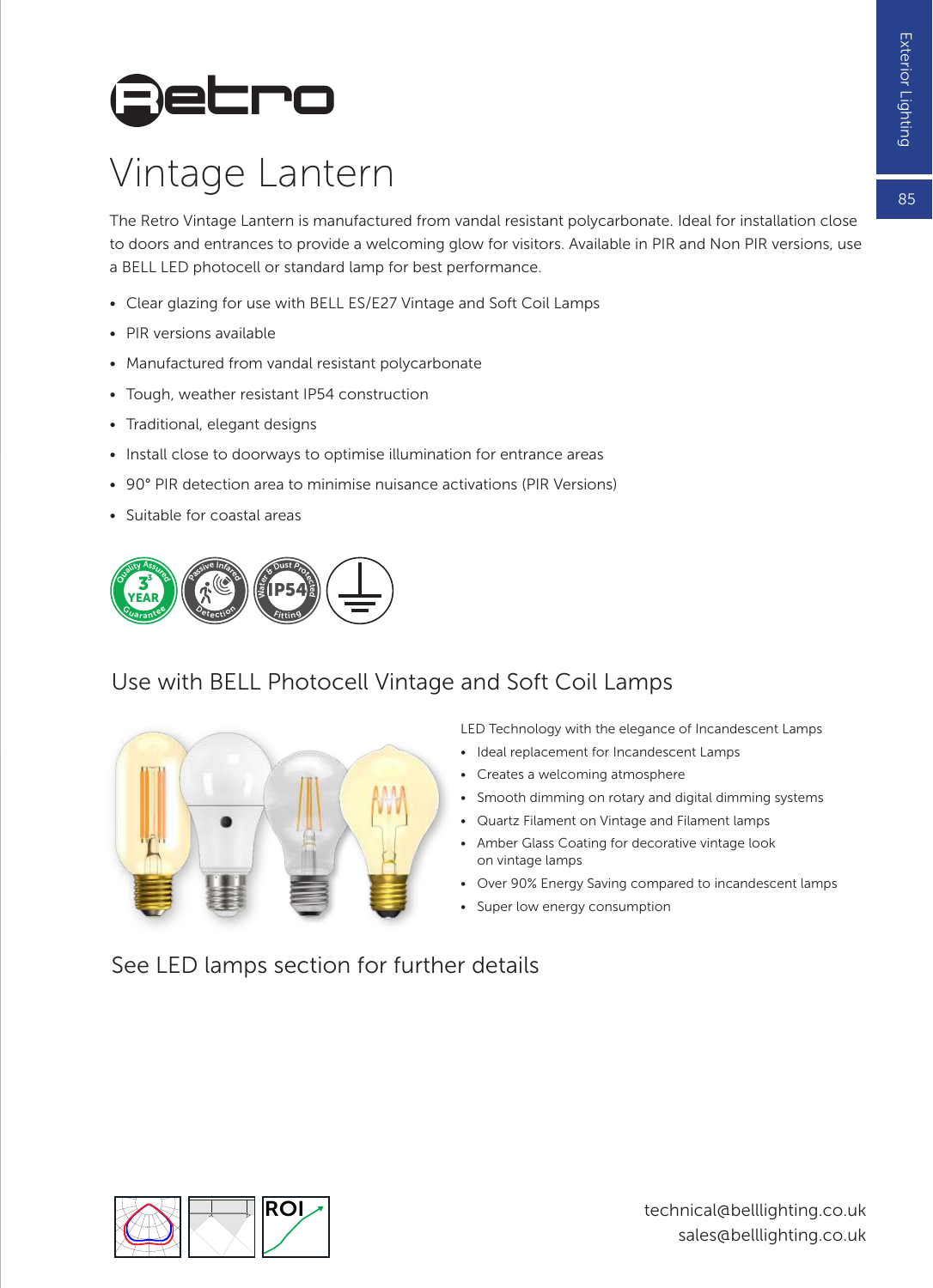

## Vintage Lantern









| Version            | Heiaht | Depth            | Width    |
|--------------------|--------|------------------|----------|
| Retro Lantern      | 375mm  | 230mm            | $177$ mm |
| Retro Half Lantern | 362mm  | 99 <sub>mm</sub> | 175mm    |

| <b>Technical Specification</b> |                                    |  |  |  |  |  |
|--------------------------------|------------------------------------|--|--|--|--|--|
| Construction                   | Polycarbonate                      |  |  |  |  |  |
| IP Rating                      | <b>IP54</b>                        |  |  |  |  |  |
| Input Voltage                  | 220-240V                           |  |  |  |  |  |
| Operating Temp                 | $-30^{\circ}$ C to $+35^{\circ}$ C |  |  |  |  |  |
| Lampholder                     | <b>ES/E27</b>                      |  |  |  |  |  |

| Code  | <b>Volts</b> | W | Lampholder               | $\mathsf{L}$ m | <b>Hrs</b> | Description                                                     |
|-------|--------------|---|--------------------------|----------------|------------|-----------------------------------------------------------------|
| 10358 | $220 - 240$  |   | <b>ES/E27</b>            |                |            | Retro Lantern Black (lamp not included)                         |
| 10359 | $220 - 240$  |   | <b>ES/E27</b>            |                |            | Retro Lantern Black with PIR<br>(lamp not included)             |
| 10360 | $220 - 240$  |   | <b>ES/E27</b>            |                |            | Retro Half Lantern Black (lamp not included)                    |
| 10361 | $220 - 240$  |   | <b>ES/E27</b>            |                |            | Retro Half Lantern Black with PIR<br>(lamp not included)        |
| 10362 | $220 - 240$  |   | <b>ES/E27</b>            |                |            | Retro Lantern White (lamp not included)                         |
| 10363 | $220 - 240$  |   | <b>ES/E27</b>            |                |            | Retro Lantern White with PIR<br>(lamp not included)             |
| 10364 | $220 - 240$  |   | <b>ES/E27</b>            |                |            | Retro Half Lantern White (lamp not included)                    |
| 10365 | $220 - 240$  |   | <b>ES/E27</b>            |                |            | Retro Half Lantern White with PIR<br>(lamp not included)        |
| 10366 |              |   |                          |                |            | Universal Black Corner Bracket for Retro<br>Vintage ES Lanterns |
| 10367 | ٠            |   | $\overline{\phantom{0}}$ |                |            | Universal White Corner Bracket for Retro<br>Vintage ES Lanterns |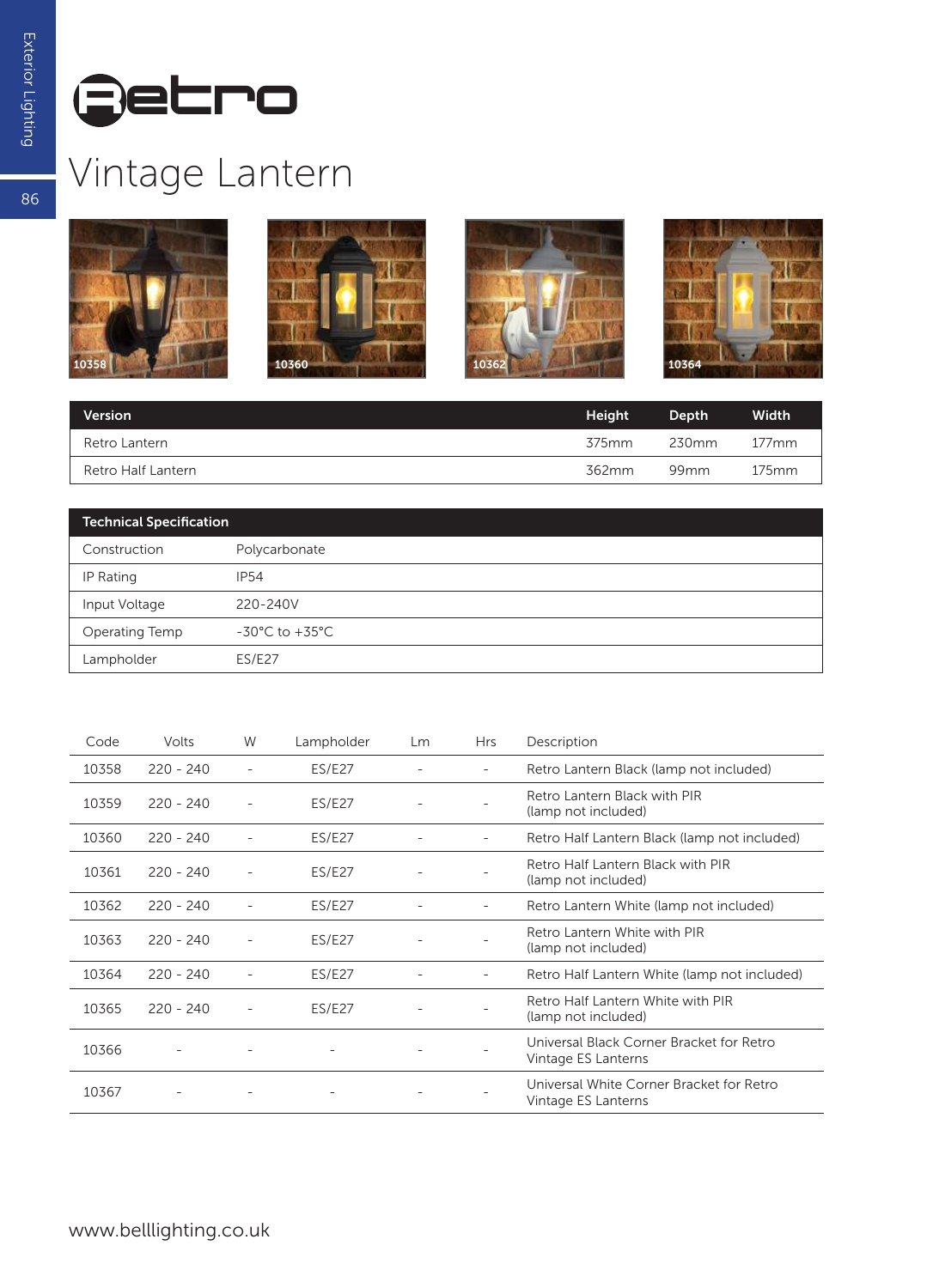technical@belllighting.co.uk sales@belllighting.co.uk

ł,

87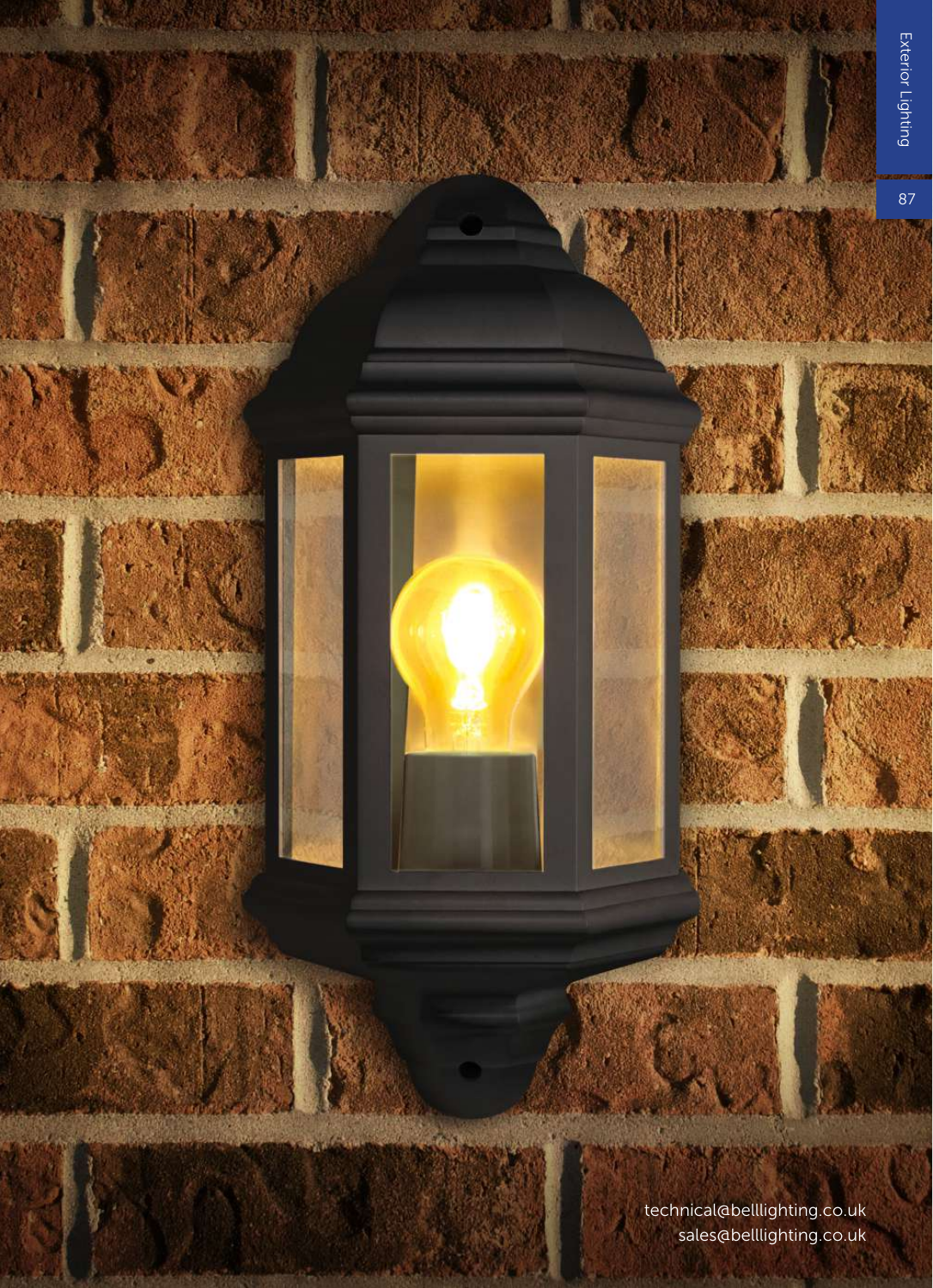